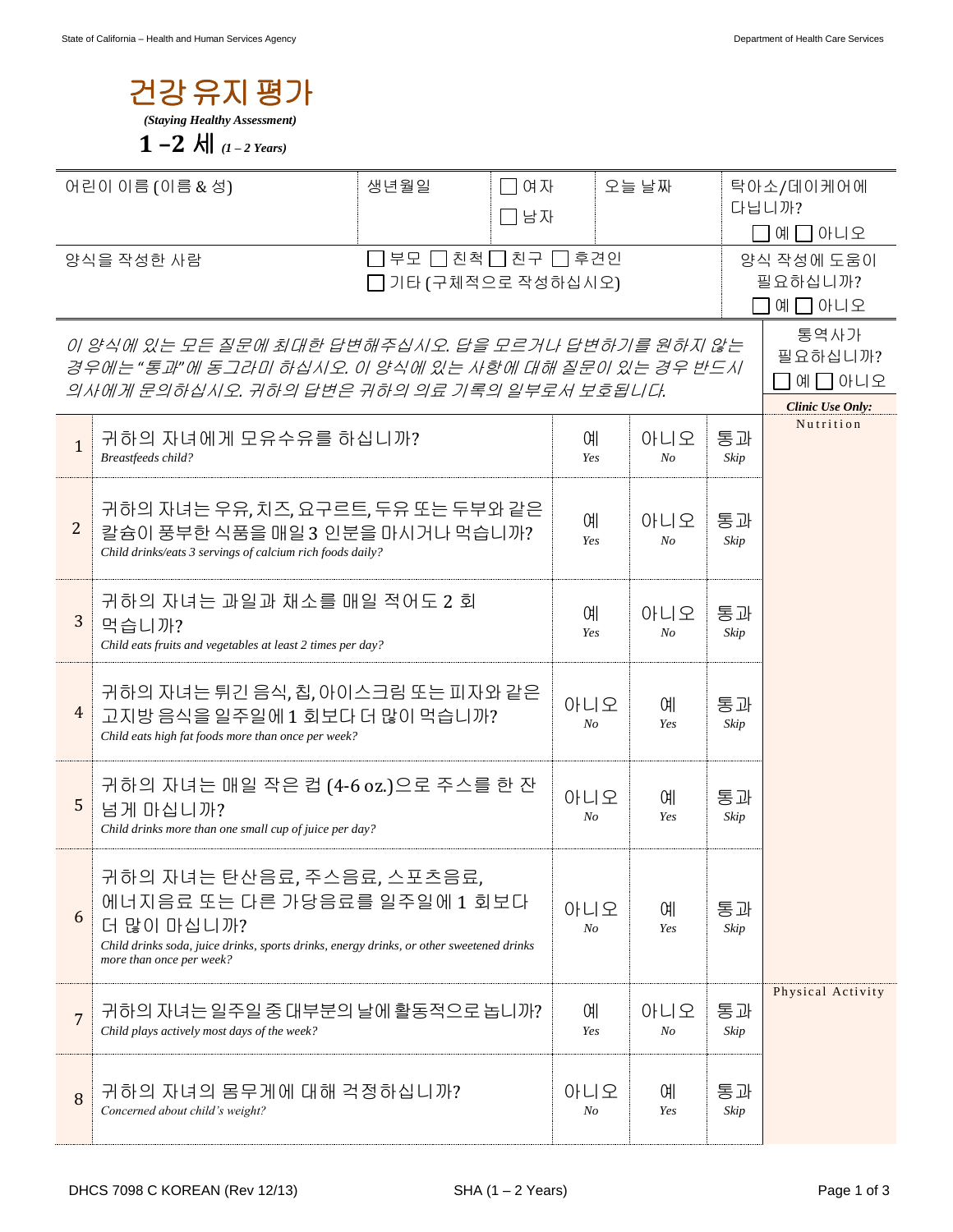| 9  | 귀하의 자녀는 TV 를 시청하거나 비디오 게임을 합니까?<br>Child watches TV or plays video games?                                                                   | 아니오<br>No             | 예<br>Yes              | 통과<br>Skip |        |
|----|---------------------------------------------------------------------------------------------------------------------------------------------|-----------------------|-----------------------|------------|--------|
| 10 | 귀하의 집에 정상 작동하는 연기 탐지기가 있습니까?<br>Home has working smoke detector?                                                                            | 예<br>Yes              | 아니오<br>$N_{O}$        | 통과<br>Skip | Safety |
| 11 | 귀하의 온수 온도를 미지근한 온도 (120 도 미만)으로<br>맞춰놓았습니까?<br>Water temperature turned down to low-warm?                                                   | 예<br>Yes              | 아니오<br>N <sub>O</sub> | 통과<br>Skip |        |
| 12 | 귀하의 집이 1 층보다 높은 경우 창문과 계단 입구에<br>안전망을 설치했습니까?<br>Safety guards on windows and gates for stairs in multi-level home?                         | 예<br>Yes              | 아니오<br>N <sub>o</sub> | 통과<br>Skip |        |
| 13 | 귀하의 집에 청소 용품, 약품 및 성냥은 잠금 장치가<br>있는 안전한 장소에 보관되어 있습니까?<br>Cleaning supplies, medicines, and matches locked away?                            | 예<br>Yes              | 아니오<br>N <sub>O</sub> | 통과<br>Skip |        |
| 14 | 귀하의 집 전화 옆에 독극물 통제센터 (Poison Control<br>Center) 800-222-1222 번 전화번호를 붙여놓았습니까?<br>Home has phone # of Poison Control Center posted by phone? | 예<br>Yes              | 아니오<br>$N_{O}$        | 통과<br>Skip |        |
| 15 | 귀하의 자녀가 욕조에 있을 때 항상 옆에 있습니까?<br>Always stays with child when in the bathtub?                                                                | 예<br>Yes              | 아니오<br>N <sub>O</sub> | 통과<br>Skip |        |
| 16 | 귀하의 자녀를 항상 차량 뒷좌석에 뒷면을 향하도록<br>설치한 카시트에 앉힙니까?<br>Always places child in a rear facing car seat in the back seat?                            | <b>CHI</b><br>Yes     | 아니오<br>N <sub>o</sub> | 통과<br>Skip |        |
| 17 | 귀하가 사용하는 카시트는 귀하의 자녀의 연령과<br>사이즈에 맞는 제품입니까<br>Car seat used is correct size for age and size of child?                                      | 예<br>Yes              | 아니오<br>$N_{O}$        | 통과<br>Skip |        |
| 18 | 귀하는 차를 후진하기 전에 항상 어린이가 있는지<br>확인합니까?<br>Always checks for children before backing car out?                                                  | 예<br>Yes              | 아니오<br>$N_{O}$        | 통과<br>Skip |        |
| 19 | 귀하의 자녀는 수영장, 강 또는 호수 주변에서 시간을<br>보냅니까?<br>Child spends time near a swimming pool, river, or lake?                                           | 아니오<br>N <sub>O</sub> | 예<br>Yes              | 통과<br>Skip |        |